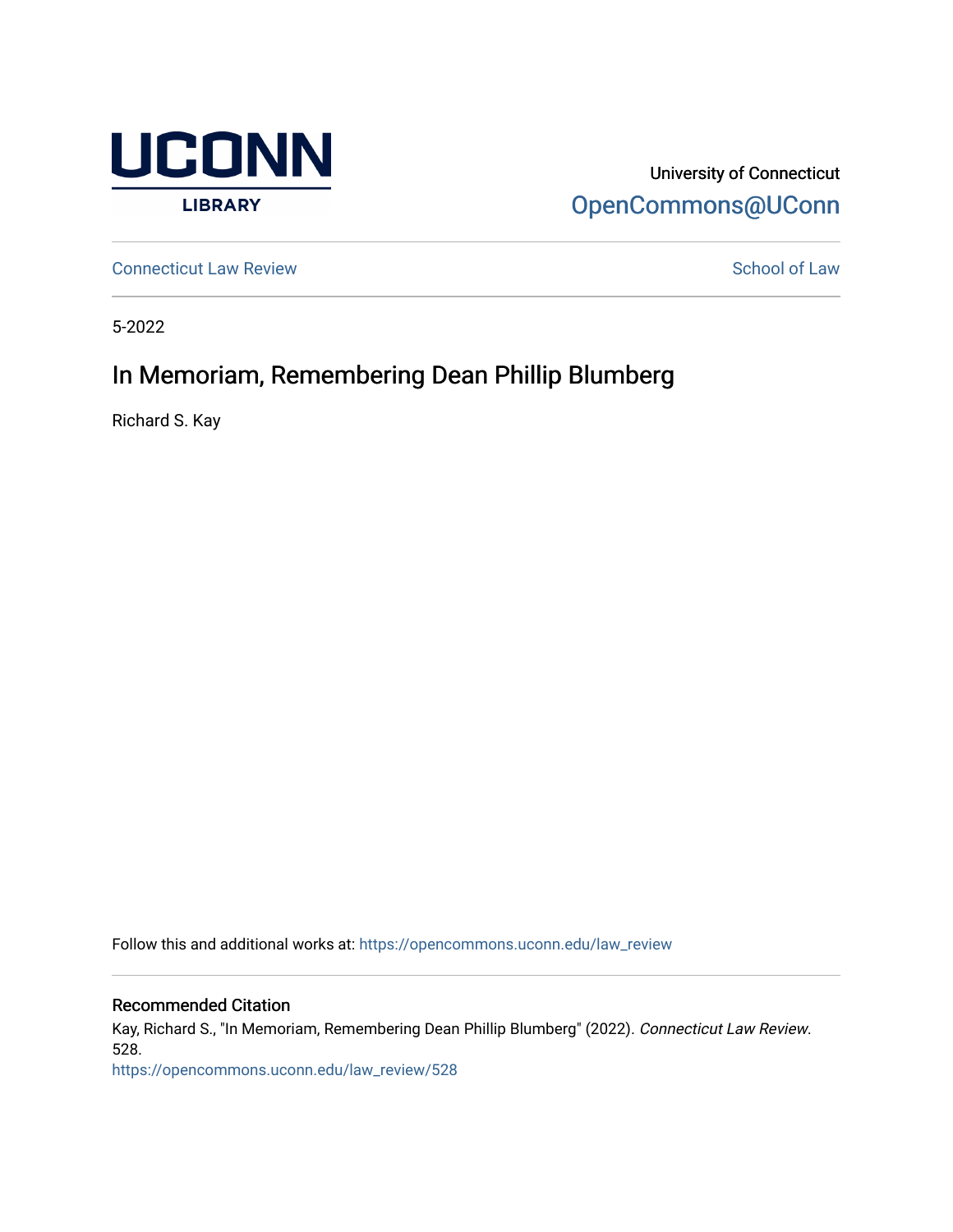# **CONNECTICUT LAW REVIEW**

VOLUME 54 MAY 2022 NUMBER 3

## **In Memoriam**

### Remembering Dean Phillip Blumberg

RICHARD S. KAY

*Phillip I. Blumberg served as Dean of the University of Connecticut School of Law from 1974 to 1984. These remarks were first delivered to the University of Connecticut School of Law faculty at the Faculty Workshop held on November 10, 2021. They have been lightly edited for publication.*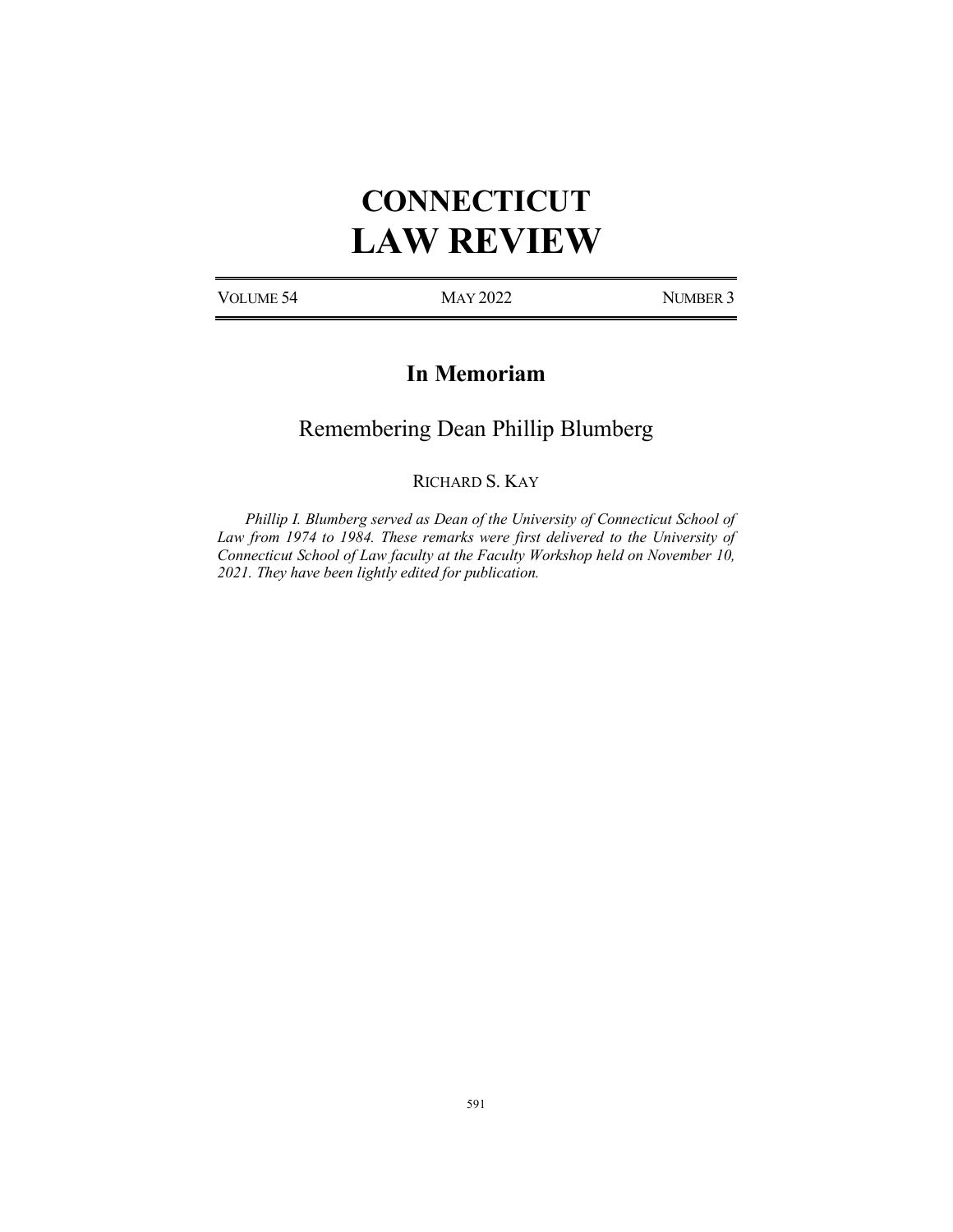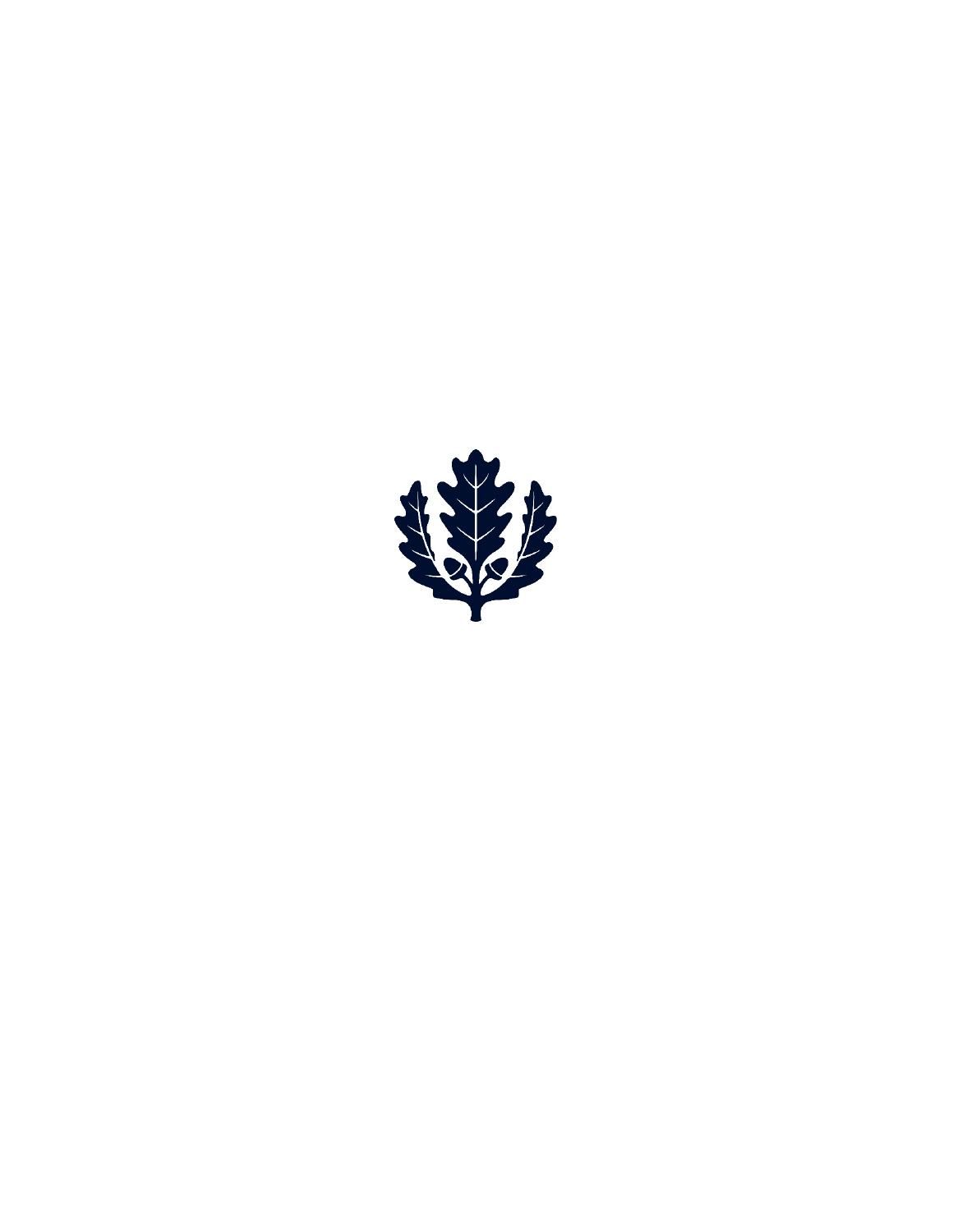#### Remembering Dean Phillip Blumberg

#### RICHARD S. KAY \*

I am gratified and honored to share some memories of my friend and colleague, Phillip Blumberg. Phillip's very long, active career means that most of his law school acquaintances got to know him only in the later decades of his life, long after he had given up his role as Dean of the University of Connecticut School of Law. So, I will sketch here some aspects of his character and achievements in that role.

Phillip was appointed Dean in 1974 and served in that capacity until 1984. All of that time occurred before the school moved to its current campus in the West End of Hartford. During that time, it was located at 1800 Asylum Avenue in West Hartford. As it happens, Phillip and I both arrived at the school in the summer of 1974, he as the newly appointed Dean and I as a brand-new Assistant Professor. The law school, as well as legal education in general, has changed profoundly since then. UConn has seen a fundamental transformation in the faculty's and the community's understanding of the law school's mission and, therefore, of the ambitions that we held for it.

When Phillip (and I) arrived in West Hartford, we found a faculty that consisted mainly of very competent and very committed teachers. Some of these people also wrote and published articles in law reviews and the occasional book. Mostly, these publications dealt with things that would be useful to practitioners—and, in these works, the law of Connecticut featured prominently. I do not want to be misunderstood. These were very intelligent, conscientious people, and they did an exceptional job in the work they set out to do. It only will take a few conversations with some of our older alumni to gauge the depth of admiration and affection that our students had for the school and its faculty in those days. But, as at most universities at that time, UConn had limited ambitions for its law school. Starting in the late 1960s, however, this had begun to change. Some members of the faculty wanted the school to transition to a more "national" model and to produce scholarship directed to a more academic audience. The choice of Phillip Blumberg to lead the school as Dean was clearly part of that effort.

Phillip was to prove the right person for that job. In accomplishing it, however, as in everything he did, Phillip had his own style. People who have known Phillip in recent years—recent decades, really—will remember him as a warm, supportive, even avuncular colleague—and in his post-decanal

 <sup>\*</sup> Wallace Stevens Professor of Law Emeritus and Oliver Ellsworth Research Professor, University of Connecticut School of Law.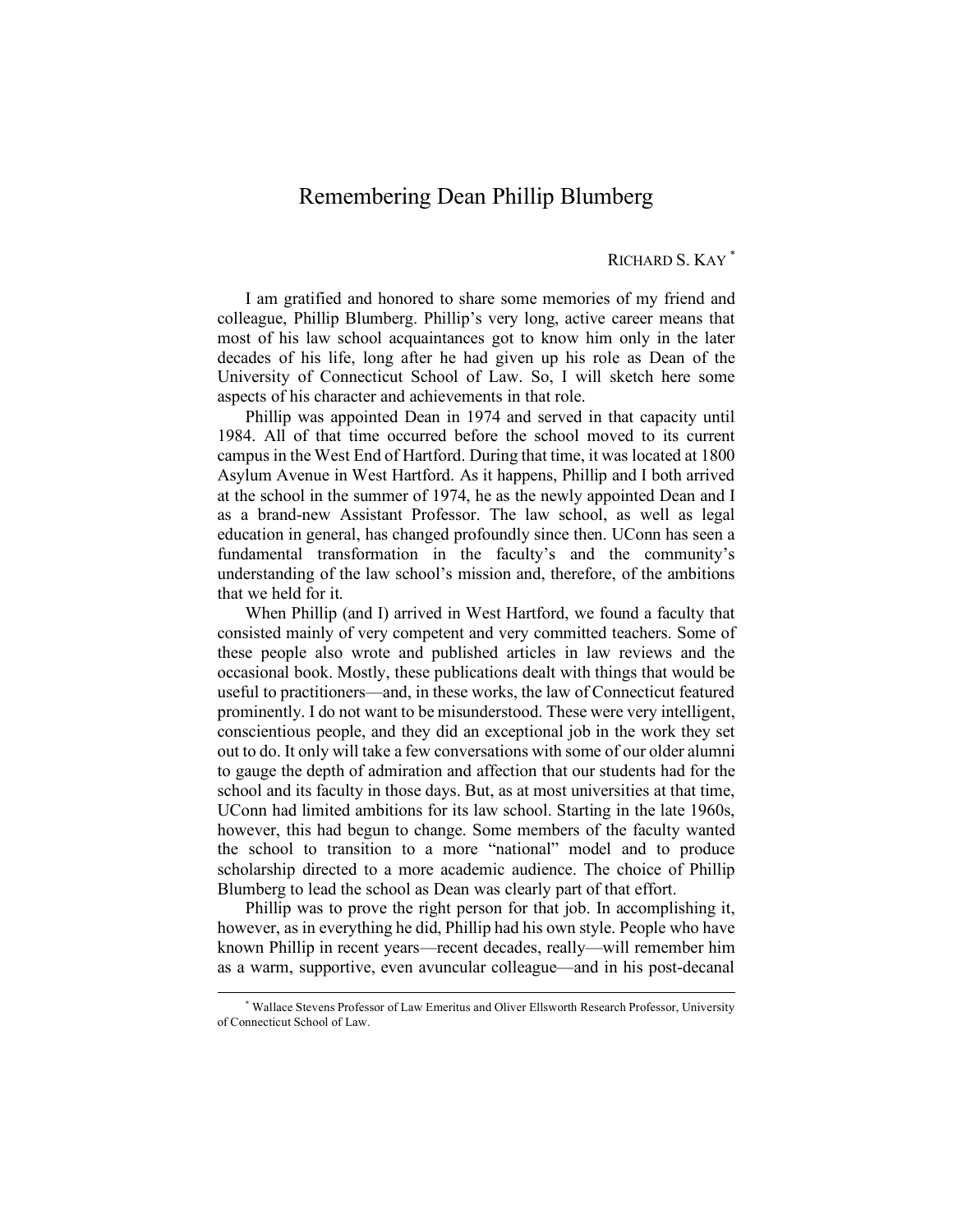years, he was all of those things and more. But things were a little different when he was Dean. At least for junior faculty members like me, he was . . . well, terrifying. I remember how nervous I was whenever I received a note or phone call (no email in those days) that he wanted to see me. I think now that was because he was always so clear and direct about what he wanted for the school and because he was so clear and direct about what he thought I should be doing to further those goals. Dean Blumberg never called you in to chew the fat. In the face of such firmness and such lucidity, some of us, anyway, could not help but feel a little intimidated. He never left you in doubt about how he conceived a faculty member's responsibilities. He was powerfully effective in getting every person at the school to pull their weight, and always in work which was going to make us better teachers, better scholars, better members of our community.

In considering the kind of Dean that Phillip Blumberg was, there is one story that I think pretty much sums it up. I don't remember the exact year, but it was in the mid 1970s. It was Veteran's Day. But then, as now, classes were being held as usual. At about ten that morning, the University received an anonymous phone call saying that a bomb had been planted on the Hartford campus that the Law School then shared with the School of Social Work and the undergraduate Hartford branch. All three buildings were promptly evacuated. Police and fire personnel arrived within minutes. But then the activity seemed to slow down. Public safety personnel spent a good deal of time talking among themselves and surveying the outsides of the buildings. A quarter hour passed, a half hour passed, and no one was going inside. But it was a sunny, unusually warm day for November, and neither students nor faculty seemed upset about spending some time outdoors and, of course, out of class. After a while, I looked over and saw a group of faculty and staff surrounding Dean Blumberg. I walked over to find out what was going on. The Dean was assigning teams to enter the building and search for the bomb. So, a colleague and I were given master keys, and we went up to the half of the third floor designated for us. We unlocked every door, opened every drawer, and checked every closet and cabinet. It took about a half hour. No bomb. We and the other teams reported to the Dean and, in short order, he re-opened the building and classes resumed. I don't recall what happened to the other buildings on the campus, but I'm pretty sure they didn't get back in business for some time after the Law School did. (At the holiday party that December, we were each given a red plastic firefighter's helmet as a memento of our time on the bomb squad.)

So, that's the kind of Dean that Phillip Blumberg was. One of his teachers at Harvard Law School was the famous—or infamous—Edward "Bull" Warren, the author of *Spartan Education*. Now, Phillip made it clear that he didn't endorse Warren's style, but I have to believe that, at least in some situations, he must have thought that Bull had been on to something.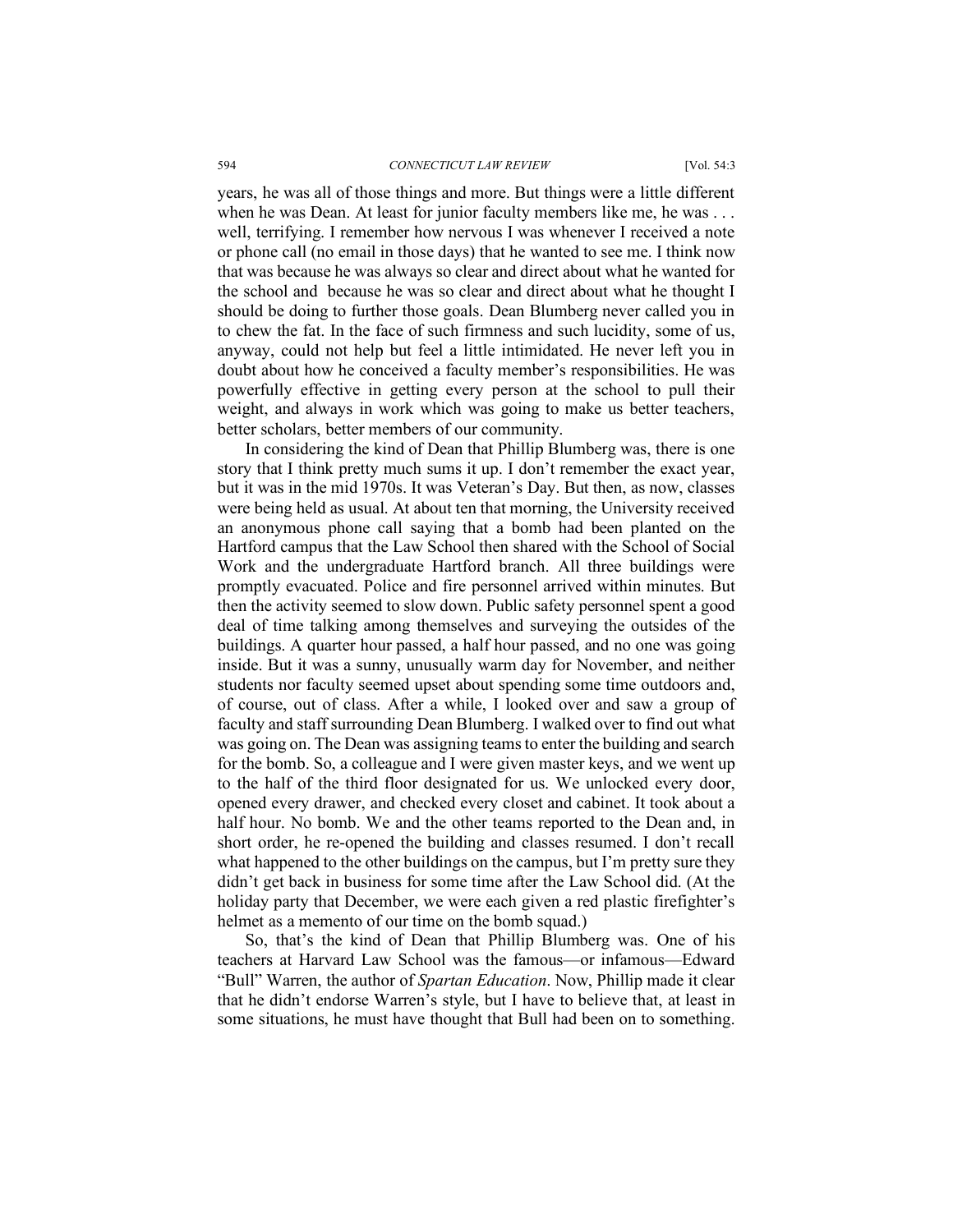Phillip never thought it was sufficient to do anything less than our best and to do it all the time in every aspect of our jobs.

If Phillip's consistent expression of that belief made us uncomfortable at first, over time, we began to appreciate his style. And he got to know us better and to appreciate our value as well. He was always willing to accommodate and encourage the particular interests of each member of the faculty. So, in the mid-1980s, when I suggested that I offer a seminar on comparative United States and Canadian Constitutional Law—not exactly a bread-and-butter course—he immediately agreed. He saw how naturally it fit into and extended my research interests. In later years, after comparative constitutional law had become a "thing," Phillip often reminded me how exotic that subject had been when I first became interested in it—and, of course, by implication, how he had helped me get started in it. But the fact is that his encouragement made possible a rewarding academic career in a field in which I believe I was well-suited.

The quality of the faculty was at the top of Phillip's list of priorities. He worked hard to assemble a group that shared his values and had the talent and energy to meet his standard of excellence. He can take much of the credit for the outstanding additions to the faculty in that period, including John Brittain, Deborah Calloway, Olimpiad Ioffe, Mark Janis, Tom Morawetz, Rick Pomp, Jim Stark, Kurt Strasser, Steve Utz, and Carol Weisbrod. These people made up the core of the faculty for many years. Speaking of hiring, Phillip had a distinctive way of interviewing faculty candidates. I witnessed a few of these interviews. He was always polite, but, unsurprisingly, his questioning was also sometimes intense. I remember one case where an applicant had expressed an interest in the operation of a certain statute. "How influential," Phillip asked, "was the testimony of the Congressional witnesses in settling the law's terms?" The applicant owned that they might have had a significant impact. Once the candidate left the room, Phillip wheeled around to inform us that there had been no hearings on the bill in question. Needless to say, no further action was taken on that candidate.

The institutional changes over which Phillip presided are too many to list. He beefed up an administrative staff that was painfully thin and brought in a corps of smart, efficient people who could stand up to the faculty, as well as to the outside world. In what I think was his third year, he successfully secured the funding for a very substantial increase in faculty salaries, especially for junior colleagues. Of course, this was also an essential step in his recruiting of new faculty members. His achievement in convincing the University to supply the necessary funds is one example of his success in dealing with the central administration in Storrs. We were told that the people there didn't take to Phillip—and I can believe it. That was because at every meeting, Phillip was better prepared than they were and knew the state of University finances and the minutiae of University procedures better than they did.